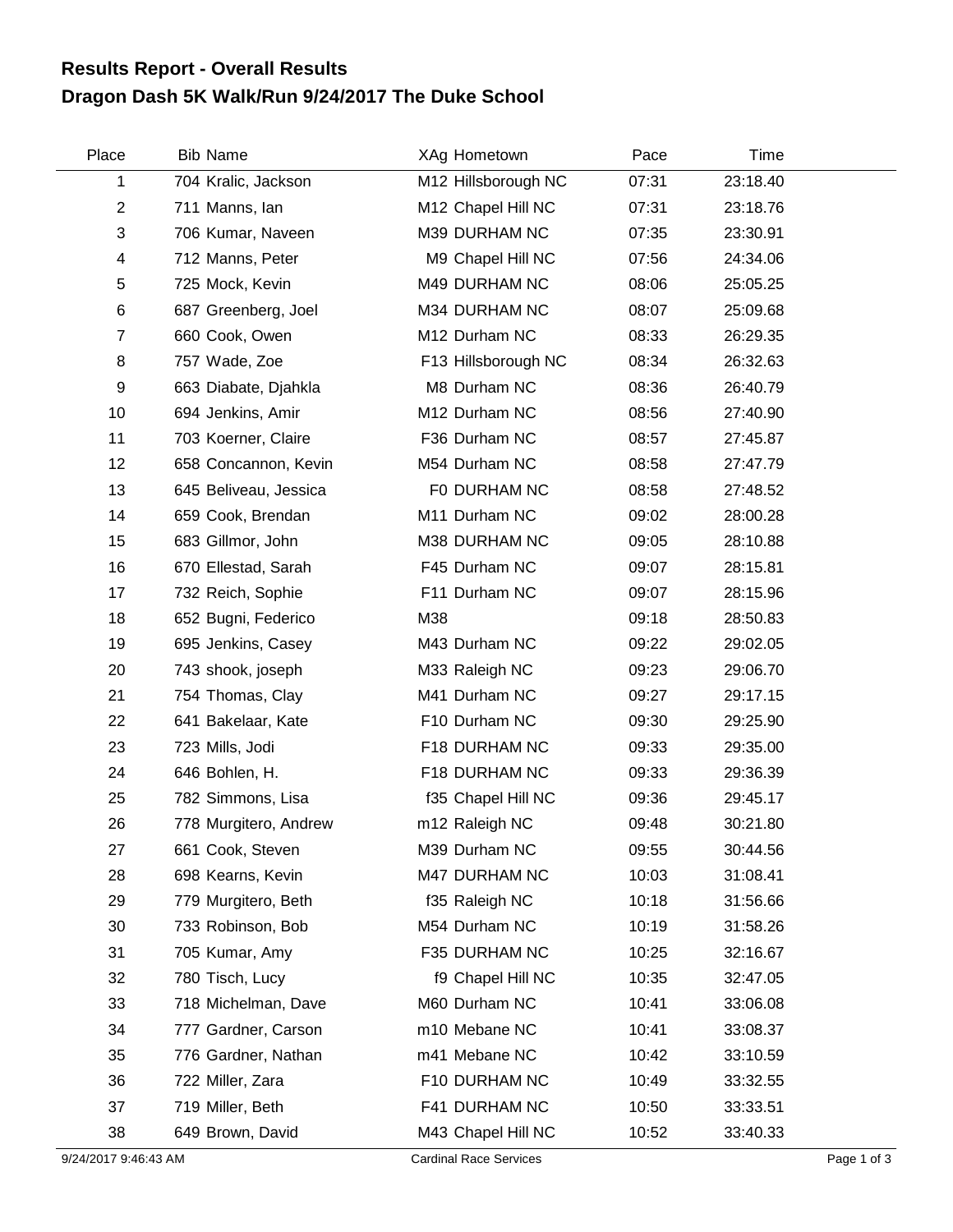| Place | <b>Bib Name</b>               | XAg Hometown        | Pace  | Time     |
|-------|-------------------------------|---------------------|-------|----------|
| 39    | 647 Brown, Anderson           | M10 Chapel Hill NC  | 10:52 | 33:40.57 |
| 40    | 755 Thompson, Delaney         | F18 DURHAM NC       | 11:00 | 34:07.29 |
| 41    | 676 Frakes, Jack              | M10 Chapel Hill NC  | 11:02 | 34:12.09 |
| 42    | 664 Downs, Jairon             | M32 Durham NC       | 11:14 | 34:48.57 |
| 43    | 668 Eagle, Anastasia          | F11 DURHAM NC       | 11:14 | 34:50.20 |
| 44    | 750 Stillings, Wyatt          | M7 Hillsborough NC  | 11:16 | 34:57.00 |
| 45    | 673 FLYNN, ABIGAIL            | F34 Hillsborough NC | 11:18 | 35:00.58 |
| 46    | 681 Gilchrist, Chloe          | F8 Chapel Hill NC   | 11:19 | 35:04.62 |
| 47    | 682 Gilchrist, Jennifer       | F40 Chapel Hill NC  | 11:19 | 35:05.65 |
| 48    | 785 Gabler, Stefan            | m35 Chapel Hill NC  | 11:26 | 35:26.98 |
| 49    | 638 Atwater, Adrian           | F11 Durham NC       | 11:27 | 35:28.87 |
| 50    | 669 Eagle, David              | M43 DURHAM NC       | 11:28 | 35:32.75 |
| 51    | 748 Snider, Drew              | M46 Durham NC       | 11:45 | 36:25.95 |
| 52    | 747 Snider, Addie             | F10 Durham NC       | 11:45 | 36:26.19 |
| 53    | 640 Atwater, Brett            | M41 Durham NC       | 11:46 | 36:30.02 |
| 54    | 639 Atwater, Bennett          | M6 Durham NC        | 11:47 | 36:30.95 |
| 55    | 691 Hodgson, Laura            | F40 Durham NC       | 11:47 | 36:31.04 |
| 56    | 736 Schreiber, Andrew         | M10 Durham NC       | 11:47 | 36:31.22 |
| 57    | 644 Barsoba, Fernando         | M43 Morrisville NC  | 11:47 | 36:31.64 |
| 58    | 784 Barsoba, Aidan            | m7 Morrisville NC   | 11:48 | 36:33.38 |
| 59    | 768 Ambusfield, Juluis        | m6 Durham NC        | 11:49 | 36:38.04 |
| 60    | 720 Miller, Juliet            | F8 DURHAM NC        | 12:04 | 37:23.84 |
| 61    | 721 Miller, Tim               | M44 DURHAM NC       | 12:04 | 37:24.60 |
| 62    | 728 Padilla, Willie           | M46 Cary NC         | 12:08 | 37:36.30 |
| 63    | 781 Tisch, Stacy              | f35 Chapel Hill NC  | 12:09 | 37:41.00 |
| 64    | 656 Cates, Susan              | F47 Chapel Hill NC  | 12:10 | 37:42.18 |
| 65    | 696 Jenkins, Ziyad            | M10 Durham NC       | 12:30 | 38:45.13 |
| 66    | 716 McNealy, Nolan            | M10 DURHAM NC       | 12:31 | 38:47.75 |
| 67    | 744 Siddiqui, Nazema          | F41 Durham NC       | 12:39 | 39:14.28 |
| 68    | 662 Criscione-Schreiber, Lisa | F46 Durham NC       | 12:40 | 39:14.53 |
| 69    | 737 Schreiber, Eric           | M47 Durham NC       | 12:40 | 39:15.02 |
| 70    | 783 King, Sanra               | f51 Raleigh NC      | 12:49 | 39:45.38 |
| 71    | 746 Skye, Hayley              | F8 Durham NC        | 13:01 | 40:22.06 |
| 72    | 745 Skye, Ann                 | F56 Durham NC       | 13:01 | 40:22.10 |
| 73    | 636 Andrews-Lanier, Elaine    | F47 Hillsborough NC | 13:19 | 41:17.07 |
| 74    | 637 Andrews-Lanier, Lisa      | F50 Hillsborough NC | 13:19 | 41:17.29 |
| 75    | 672 Etherington, George       | M8 Durham NC        | 13:19 | 41:18.16 |
| 76    | 671 Estrera, Cleo             | F38 Durham NC       | 13:20 | 41:18.87 |
| 77    | 730 Regn, Faith               | F47 Durham NC       | 13:25 | 41:34.91 |
| 78    | 667 Eagle, Alison             | F43 DURHAM NC       | 13:45 | 42:36.39 |
| 79    | 774 Karra, Oliver             | m9 Durham NC        | 13:46 | 42:39.69 |